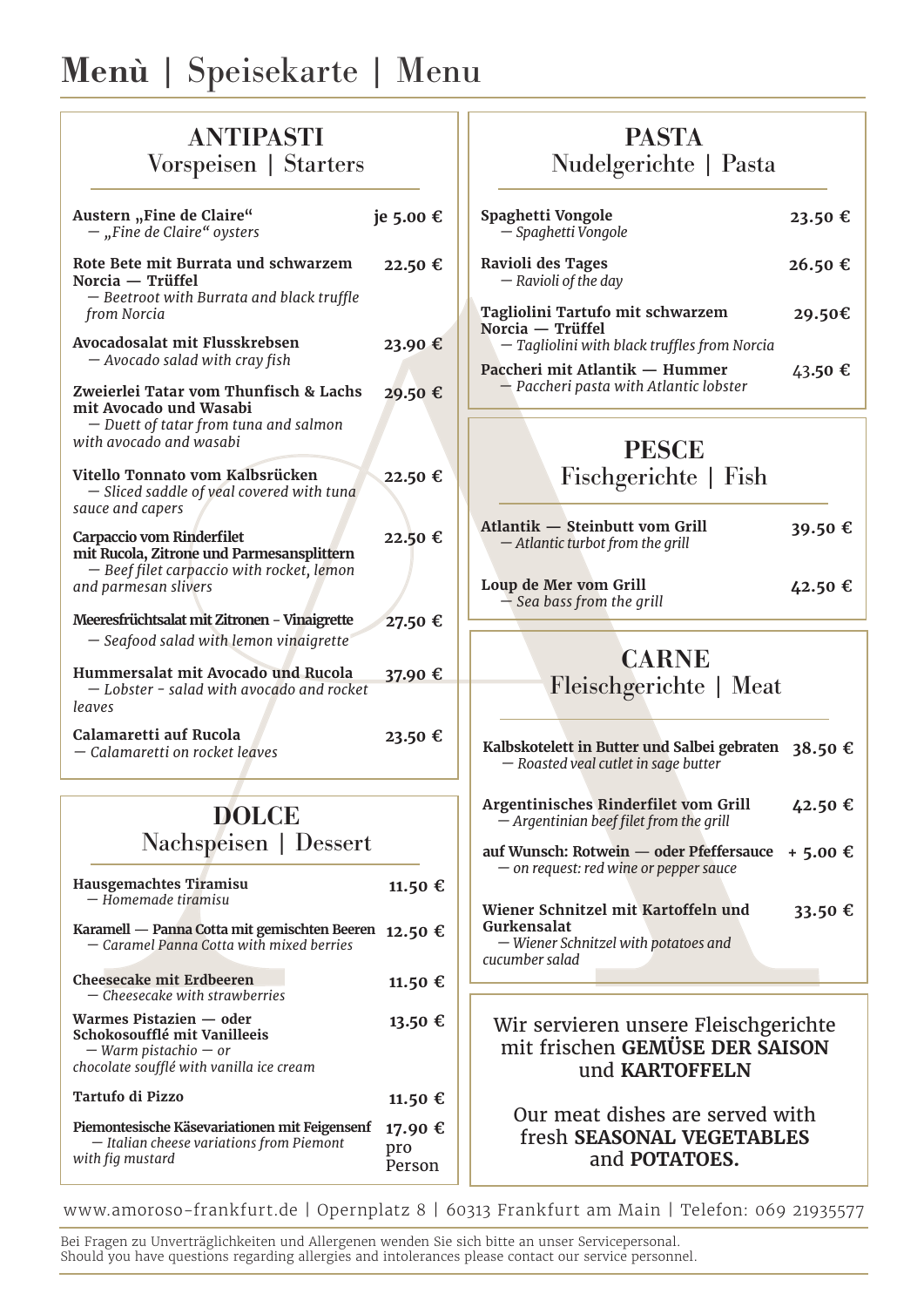# BEVANDE | Getränke | Drinks

| <b>CAFFE</b> e TE                                         |              |        |                                         |                                          |       |         |  |
|-----------------------------------------------------------|--------------|--------|-----------------------------------------|------------------------------------------|-------|---------|--|
| Kaffee & Tee   Coffee & Tea                               |              |        |                                         | ACQUA<br>Wasser   Mineral water          |       |         |  |
| <b>Espresso</b>                                           |              | 3.70 € |                                         | Gerolsteiner                             | 0,25  | 3.80€   |  |
| <b>Espresso Doppio</b>                                    |              | 5.70€  |                                         | medium / naturell                        | 0,751 | 8.90€   |  |
| <b>Espresso Macchiato</b>                                 |              | 3.90€  |                                         |                                          |       |         |  |
| Cappuccino                                                |              | 4.70€  |                                         | <b>SUCCO</b>                             |       |         |  |
| <b>Latte Macchiato</b>                                    |              | 5.70€  |                                         | Säfte   Juices                           |       |         |  |
| Fragen Sie nach unseren<br>Teespezialitäten von Ronnefeld |              |        |                                         | Orangensaft<br>Orange juice              | 0, 2l | 4.00€   |  |
| Ask for our tea specialities from Ronnefeld               |              |        |                                         | Apfelsaft<br>Apple juice                 | 0, 2l | 4.00 €  |  |
| <b>ANALCOLICO</b><br>Alkoholfrei   Non-alcoholic          |              |        | <b>APERITIVO</b><br>Aperitif   Aperitif |                                          |       |         |  |
| Coca-Cola <sup>1</sup>                                    | 0,21         | 4.00 € |                                         |                                          |       |         |  |
| classic / zero                                            |              |        |                                         | <b>Prosecco Superiore</b>                | 0,1   | 9.00 €  |  |
| Orangina <sup>2</sup>                                     | 0,21         | 4.00€  |                                         | Daldin                                   |       |         |  |
| Bitter Lemon <sup>2</sup>                                 | 0,21         | 4.00€  |                                         | <b>Superiore</b>                         |       |         |  |
| Tonic Water <sup>3</sup>                                  | 0,21         | 4.00 € |                                         | <b>Prosecco Kir Royale</b>               | 0,1   | 9.50 €  |  |
| Ginger Ale <sup>4</sup>                                   | 0,21         | 4.00€  |                                         | Prosecco                                 | 0,11  | 10.50 € |  |
| Sanbitter (alkoholfrei) <sup>1</sup>                      | 0,11         | 5.50€  |                                         | Bellini Cipriani                         |       |         |  |
| Hugo (alkoholfrei) <sup>1</sup>                           | 0,21         | 9.50€  |                                         | Champagner<br>Perrier - Jouët Grand Brut | 0,1   | 17.00 € |  |
|                                                           |              |        |                                         | Champagner rosé                          | 0,1   | 20.00 € |  |
|                                                           | <b>BIRRA</b> |        |                                         | Perrier - Jouët Grand Brut               |       |         |  |
| Bier   Beer                                               |              |        |                                         |                                          |       |         |  |
| <b>Bitburger Premium Pils</b>                             |              |        |                                         | Aperol Spritz 4                          | 0, 2l | 11.50 € |  |
| vom Faß                                                   |              | 4.00€  |                                         | Hugo                                     | 0,21  | 11.50 € |  |
|                                                           | 0,251        |        |                                         | Lillet                                   | 0, 2l | 11.50 € |  |
| PREMIUM Pilsner, draft                                    | 0,41         | 5.50€  |                                         | Aperitivo Rosato 4                       | 0, 2l | 11.50 € |  |
| <b>Bitburger Drive</b>                                    |              |        |                                         | Campari Soda <sup>4</sup>                | 0, 21 | 8.50€   |  |
| Alkoholfreies Pils                                        | 0,331        | 4.50€  |                                         | Campari Orange 4                         | 0,21  | 9.50€   |  |
| Non - alcoholic, bottle                                   |              |        |                                         |                                          |       |         |  |
| Benediktiner Weißbier                                     |              |        |                                         | <b>Sherry</b>                            | 5cl   | 9.50€   |  |
| Hefe-hell                                                 | 0,51         | 5.50€  |                                         | medium / fino                            |       |         |  |
| Wheat beer, bottle                                        |              |        |                                         | Portwein                                 | 5cl   | 9.50 €  |  |
| Benediktiner Weißbier                                     |              |        |                                         | <b>Martini</b>                           | 5cl   | 8.50€   |  |
| alkoholfrei                                               | $_{0,51}$    | 5.50€  |                                         | bianco / rosso / dry                     |       |         |  |
| $Non - alcoholic wheat beer, bottle$                      |              |        |                                         | Pastis 51                                | 5cl   | 10.50€  |  |